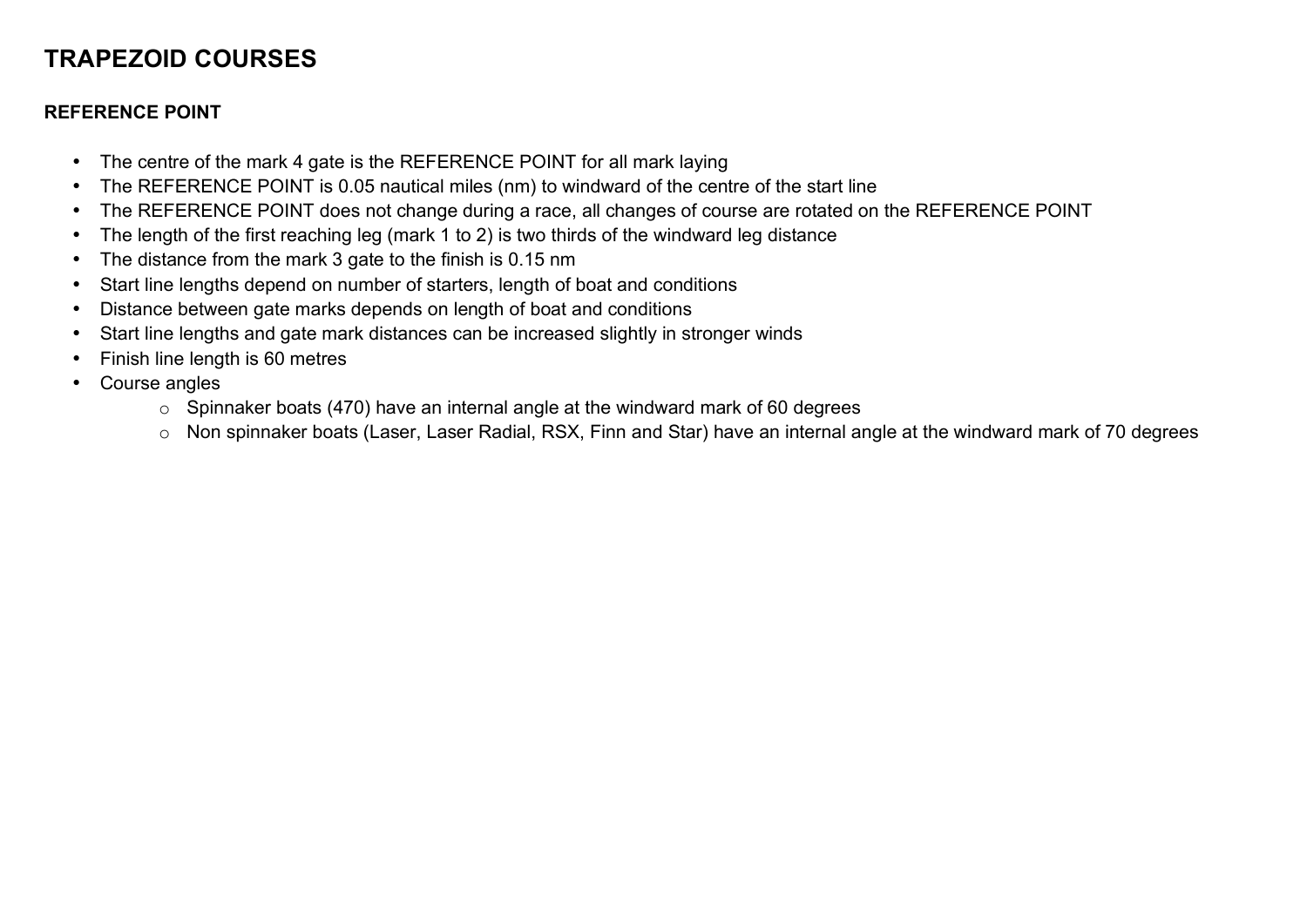## *Trapezoid Course 70*°*, 110*° *interior angles*

| Course<br>Axis | Trapezoid Course 70, 110 interior angles |                  |                  |                  |                   |                  |                  |                  | Course<br>Axis |                  |            |                         |                  |                  |            |                  |            |            |                  |
|----------------|------------------------------------------|------------------|------------------|------------------|-------------------|------------------|------------------|------------------|----------------|------------------|------------|-------------------------|------------------|------------------|------------|------------------|------------|------------|------------------|
| $4 - 1$        | $1 - 4$                                  |                  |                  | $4 - 3$          | $3 - 4$           | Signal           | Pin -            | $3 -$            | <b>Finish</b>  | $4 - 1$          | $1 - 4$    |                         |                  | $4 - 3$          | $3 - 4$    | Signal           | Pin-       | $3 -$      | <b>Finish</b>    |
| $3 - 2$        | $2 - 3$                                  | $4 - 2$          | $2 - 4$          | $1 - 2$          | $2 - 1$           | - Pin            | Signal           | <b>Finish</b>    | $-3$           | $3 - 2$          | $2 - 3$    | $4 - 2$                 | $2 - 4$          | $1 - 2$          | $2 - 1$    | - Pin            | Signal     | Finish     | $-3$             |
| 000            | 180                                      | 321              | 141              | 250              | 070               | 270              | 090              | 110              | 290            | 180              | 360        | 141                     | 321              | 070              | 250        | 090              | 270        | 290        | 110              |
| 005            | 185                                      | 326              | 146              | 255              | 075               | 275              | 095              | 115              | 295            | 185              | 005        | 146                     | 326              | 075              | 255        | 095              | 275        | 295        | 115              |
| 010            | 190                                      | 331              | 151              | 260              | 080               | 280              | 100              | 120              | 300            | 190              | 010        | 151                     | 331              | 080              | 260        | 100              | 280        | 300        | 120              |
| 015            | 195                                      | 336              | 156              | 265              | 085               | 285              | 105              | 125              | 305            | 195              | 015        | 156                     | 336              | 085              | 265        | 105              | 285        | 305        | $\frac{125}{2}$  |
| 020            | 200                                      | 341              | 161              | 270              | 090               | 290              | 110              | 130              | 310            | 200              | 020        | 161                     | 341              | 090              | 270        | $\overline{110}$ | 290        | 310        | 130              |
| 025            | $\overline{205}$                         | 346              | 166              | $\overline{275}$ | 095               | 295              | 115              | $\overline{135}$ | 315            | 205              | 025        | 166                     | 346              | 095              | 275        | 115              | 295        | 315        | 135              |
| 030            | 210                                      | 351              | 171              | 280              | 100               | 300              | 120              | 140              | 320            | 210              | 030        | $\frac{1}{171}$         | 351              | 100              | 280        | 120              | 300        | 320        | 140              |
| 035            | 215                                      | 356              | 176              | 285              | 105               | 305              | 125              | 145              | 325            | 215              | 035        | 176                     | 356              | 105              | 285        | 125              | 305        | 325        | 145              |
| 040            | 220                                      | 001              | 181              | 290              | $\frac{110}{110}$ | 310              | 130              | 150              | 330            | 220              | 040        | 181                     | 001              | 110              | 290        | 130              | 310        | 330        | 150              |
| 045            | 225                                      | 006              | 186              | 295              | 115               | 315              | 135              | 155              | 335            | 225              | 045        | 186                     | 006              | 115              | 295        | 135              | 315        | 335        | 155              |
| 050            | 230                                      | 011              | 191              | 300              | 120               | 320              | 140              | 160              | 340            | 230              | 050        | 191                     | 011              | 120              | 300        | 140              | 320        | 340        | 160              |
| 055            | 235                                      | 016              | 196              | 305              | 125               | 325              | 145              | 165              | 345            | 235              | 055        | 196                     | 016              | 125              | 305        | 145              | 325        | 345        | 165              |
| 060            | 240                                      | 021              | 201              | 310              | 130               | 330              | 150              | 170              | 350            | 240              | 060        | 201                     | 021              | 130              | 310        | 150              | 330        | 350        | 170              |
| 065            | 245                                      | $\overline{026}$ | 206              | 315              | 135               | 335              | 155              | 175              | 355            | $\overline{245}$ | 065        | 206                     | $\overline{026}$ | $\overline{135}$ | 315        | 155              | 335        | 355        | 175              |
| 070            | 250                                      | 031              | 211              | 320              | 140               | 340              | 160              | 180              | 000            | 250              | 070        | $\overline{211}$        | 031              | 140              | 320        | 160              | 340        | 000        | 180              |
| 075            | 255                                      | $\overline{036}$ | $\overline{216}$ | 325              | 145               | $\frac{1}{345}$  | 165              | 185              | 005            | 255              | 075        | $\overline{216}$        | 036              | 145              | 325        | 165              | 345        | 005        | 185              |
| 080            | 260                                      | 041              | 221              | 330              | 150               | 350              | 170              | 190              | 010            | 260              | 080        | 221                     | 041              | 150              | 330        | 170              | 350        | 010        | 190              |
| 085            | 265                                      | 046              | 226              | 335              | 155               | 355              | 175              | 195              | 015            | 265              | 085        | 226                     | 046              | 155              | 335        | 175              | 355        | 015        | 195              |
| 090            | 270                                      | 051              | 231              | 340              | 160               | 000              | 180              | 200              | 020            | 270              | 090        | 231                     | 051              | 160              | 340        | 180              | 000        | 020        | 200              |
| 095            | 275                                      | 056              | 236              | 345              | 165               | 005              | 185              | 205              | 025            | 275              | 095        | 236                     | 056              | 165              | 345        | 185              | 005        | 025        | 205              |
| 100            | 280                                      | 061              | 241              | 350              | 170               | 010              | 190              | 210              | 030            | 280              | 100        | 241                     | 061              | 170              | 350        | 190              | 010        | 030        | $\overline{210}$ |
| 105            | 285                                      | 066              | 246              | 355              | 175               | 015              | 195              | 215              | 035            | 285              | 105        | 246                     | 066              | 175              | 355        | 195              | 015        | 035        | 215              |
| 110            | 290                                      | 071              | 251              | 000              | 180               | 020              | 200              | 220              | 040            | 290              | 110        | 251                     | 071              | 180              | 000        | 200              | 020        | 040        | 220              |
| 115            | 295                                      | 076              | 256              | 005              | 185               | $\overline{025}$ | 205              | 225              | 045            | 295              | 115        | 256                     | 076              | 185              | 005        | 205              | 025        | 045        | $\overline{225}$ |
| 120            | 300                                      | 081              | 261              | 010              | 190               | 030              | 210              | 230              | 050            | 300              | 120        | 261                     | 081              | 190              | 010        | 210              | 030        | 050        | 230              |
| 125            | 305<br>310                               | 086              | 266<br>271       | 015              | 195<br>200        | 035<br>040       | $\overline{215}$ | $\overline{235}$ | 055<br>060     | 305              | 125<br>130 | 266<br>$\overline{271}$ | 086<br>091       | 195              | 015        | 215              | 035<br>040 | 055<br>060 | 235              |
| 130            | 315                                      | 091              | 276              | 020<br>025       |                   | 045              | 220<br>225       | 240<br>245       |                | 310              | 135        | 276                     |                  | 200              | 020<br>025 | 220<br>225       |            | 065        | 240<br>245       |
| 135<br>140     | 320                                      | 096<br>101       | 281              | 030              | 205               | 050              | 230              | 250              | 065<br>070     | 315<br>320       | 140        | 281                     | 096<br>101       | 205<br>210       | 030        | 230              | 045<br>050 | 070        | 250              |
| 145            | 325                                      | 106              | 286              | 035              | 210<br>215        | 055              | 235              | 255              | 075            | 325              | 145        | 286                     | 106              | 215              | 035        | 235              | 055        | 075        | 255              |
| 150            | 330                                      | 111              | 291              | 040              | 220               | 060              | 240              | 260              | 080            | 330              | 150        | 291                     | 111              | 220              | 040        | 240              | 060        | 080        | 260              |
| 155            | 335                                      | 116              | 296              | 045              | 225               | 065              | 245              | 265              | 085            | 335              | 155        | 296                     | 116              | 225              | 045        | 245              | 065        | 085        | 265              |
| 160            | 340                                      | 121              | 301              | 050              | 230               | 070              | 250              | 270              | 090            | 340              | 160        | 301                     | 121              | 230              | 050        | 250              | 070        | 090        | 270              |
| 165            | 345                                      | 126              | 306              | 055              | 235               | 075              | 255              | 275              | 095            | 345              | 165        | 306                     | 126              | 235              | 055        | 255              | 075        | 095        | 275              |
| 170            | 350                                      | 131              | 311              | 060              | 240               | 080              | 260              | 280              | 100            | 350              | 170        | 311                     | 131              | 240              | 060        | 260              | 080        | 100        | 280              |
| 175            | 355                                      | 136              | 316              | 065              | 245               | 085              | 265              | 285              | 105            | 355              | 175        | 316                     | 136              | 245              | 065        | 265              | 085        | 105        | 285              |
|                |                                          |                  |                  |                  |                   |                  |                  |                  |                |                  |            |                         |                  |                  |            |                  |            |            |                  |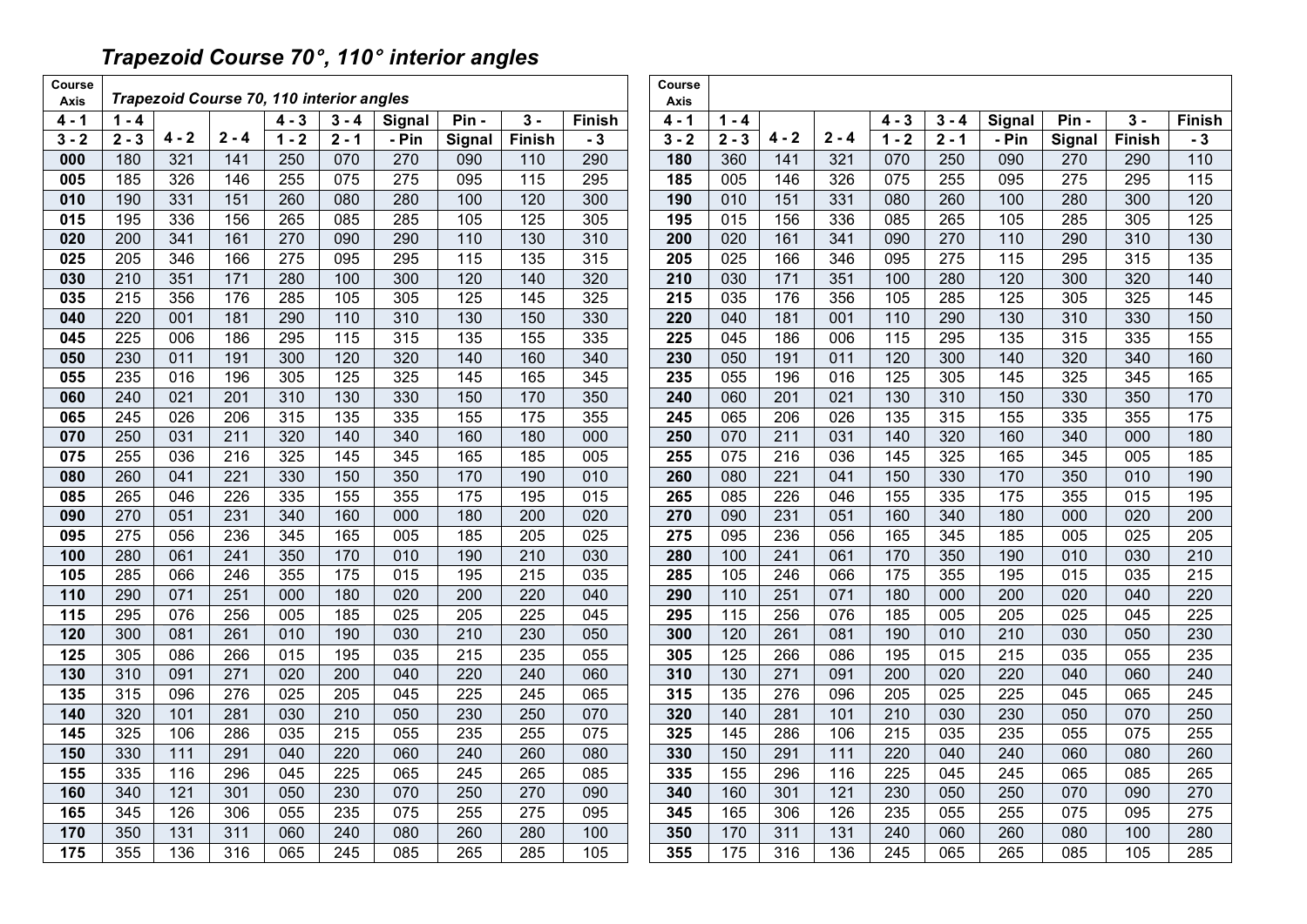| 70° Trapezoid Course Lengths to Marks and Course Lengths - Equal beats 1-2 two thirds of beat length |
|------------------------------------------------------------------------------------------------------|
| Start 0.05 nm downwind of 4S/4P and Finish 0.15 nm from 3S/3P                                        |

| Leg lengths     |                 |                 |  |  |  |  |  |  |  |  |
|-----------------|-----------------|-----------------|--|--|--|--|--|--|--|--|
| $4 - 181 - 4$   | $4 - 2 & 2 - 4$ | $1 - 282 - 1$   |  |  |  |  |  |  |  |  |
| $2 - 3 & 3 - 2$ |                 | $4 - 3 & 3 - 4$ |  |  |  |  |  |  |  |  |
| 0.20            | 0.20            | 0.13            |  |  |  |  |  |  |  |  |
| 0.25            | 0.25            | 0.17            |  |  |  |  |  |  |  |  |
| 0.30            | 0.30            | 0.20            |  |  |  |  |  |  |  |  |
| 0.35            | 0.35            | 0.23            |  |  |  |  |  |  |  |  |
| 0.40            | 0.40            | 0.27            |  |  |  |  |  |  |  |  |
| 0.45            | 0.45            | 0.30            |  |  |  |  |  |  |  |  |
| 0.50            | 0.50            | 0.33            |  |  |  |  |  |  |  |  |
| 0.55            | 0.55            | 0.37            |  |  |  |  |  |  |  |  |
| 0.60            | 0.60            | 0.40            |  |  |  |  |  |  |  |  |
| 0.65            | 0.65            | 0.43            |  |  |  |  |  |  |  |  |
| 0.70            | 0.70            | 0.47            |  |  |  |  |  |  |  |  |
| 0.75            | 0.75            | 0.50            |  |  |  |  |  |  |  |  |
| 0.80            | 0.80            | 0.53            |  |  |  |  |  |  |  |  |
| 0.85            | 0.85            | 0.57            |  |  |  |  |  |  |  |  |
| 0.90            | 0.89            | 0.60            |  |  |  |  |  |  |  |  |
| 0.95            | 0.94            | 0.63            |  |  |  |  |  |  |  |  |
| 1.00            | 0.99            | 0.67            |  |  |  |  |  |  |  |  |
| 1.10            | 1.09            | 0.73            |  |  |  |  |  |  |  |  |
| 1.20            | 1.19            | 0.80            |  |  |  |  |  |  |  |  |
| 1.30            | 1.29            | 0.87            |  |  |  |  |  |  |  |  |
| 1.40            | 1.39            | 0.93            |  |  |  |  |  |  |  |  |
| 1.50            | 1.49            | 1.00            |  |  |  |  |  |  |  |  |
| 1.60            | 1.59            | 1.07            |  |  |  |  |  |  |  |  |
| 1.70            | 1.69            | 1.13            |  |  |  |  |  |  |  |  |
| 1.80            | 1.79            | 1.20            |  |  |  |  |  |  |  |  |
| 1.90            | 1.89            | 1.27            |  |  |  |  |  |  |  |  |
| 2.00            | 1.99            | 1.33            |  |  |  |  |  |  |  |  |

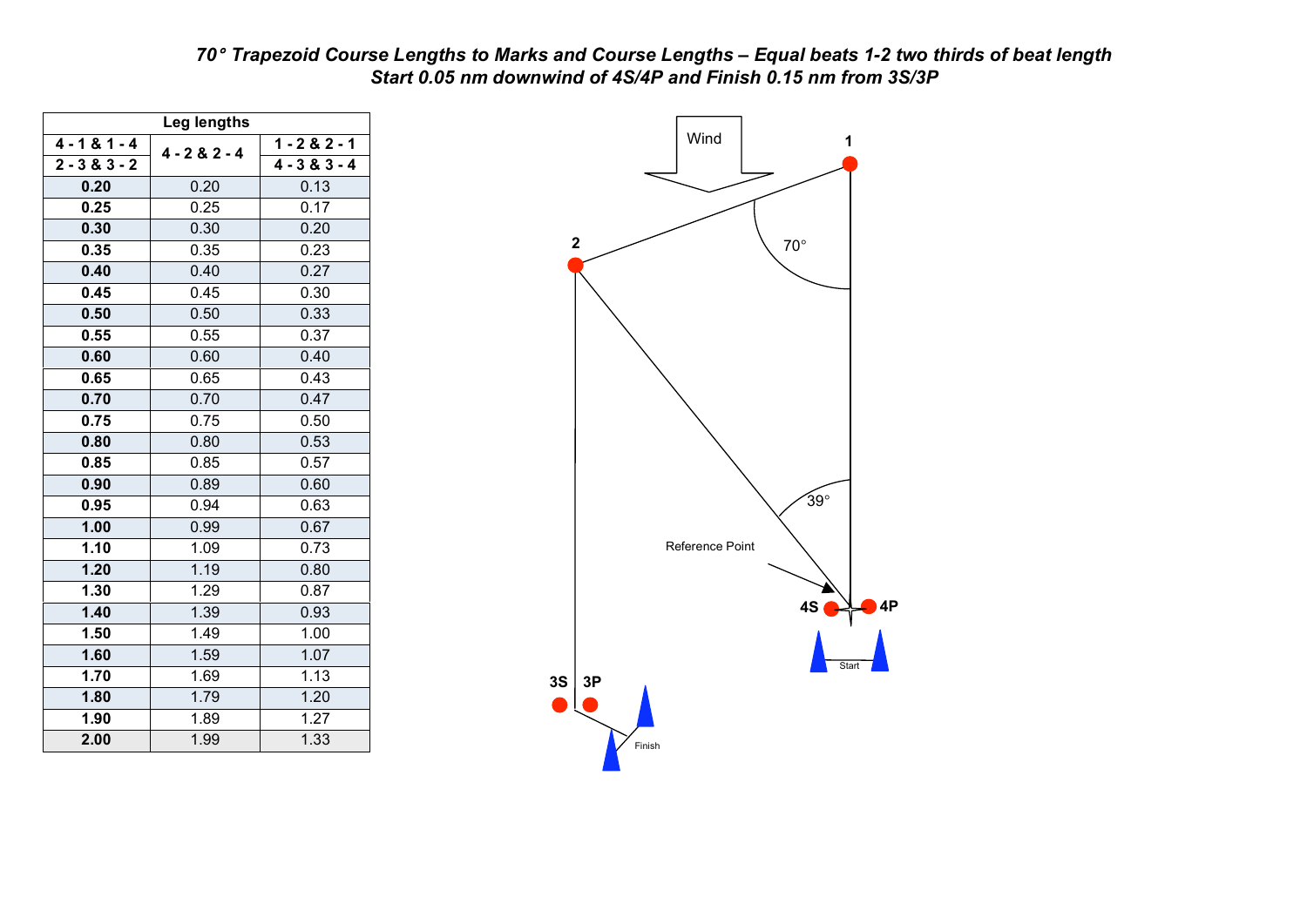## *Trapezoid Course 60*°*, 120*° *interior angles*

| Course  | Trapezoid Course 60, 120 interior angles<br><b>Axis</b> |                  |                  |                  |                  |                  |                   |                  |                  | Course<br>Axis   |                   |                  |                  |                  |                  |                   |                  |               |                  |
|---------|---------------------------------------------------------|------------------|------------------|------------------|------------------|------------------|-------------------|------------------|------------------|------------------|-------------------|------------------|------------------|------------------|------------------|-------------------|------------------|---------------|------------------|
| 4 - 1   | $1 - 4$                                                 |                  |                  | $4 - 3$          | $3 - 4$          | Signal           | Pin-              | $3 -$            | Finish           | $4 - 1$          | $1 - 4$           |                  |                  | $4 - 3$          | $3 - 4$          | Signal            | Pin-             | $3 -$         | Finish           |
| $3 - 2$ | $2 - 3$                                                 | $4 - 2$          | $2 - 4$          | $1 - 2$          | $2 - 1$          | - Pin            | <b>Signal</b>     | Finish           | $-3$             | $3 - 2$          | $2 - 3$           | $4 - 2$          | $2 - 4$          | $1 - 2$          | $2 - 1$          | - Pin             | Signal           | <b>Finish</b> | $-3$             |
| 000     | 180                                                     | 319              | 139              | 240              | 060              | 270              | 090               | 120              | 300              | 180              | 000               | 139              | 319              | 060              | 240              | 090               | 270              | 300           | 120              |
| 005     | 185                                                     | 324              | 144              | $\overline{245}$ | 065              | $\overline{275}$ | 095               | $\frac{1}{25}$   | 305              | 185              | 005               | 144              | 324              | 065              | $\overline{245}$ | 095               | $\overline{275}$ | 305           | $\frac{1}{25}$   |
| 010     | 190                                                     | 329              | 149              | 250              | 070              | 280              | 100               | 130              | 310              | 190              | 010               | 149              | 329              | 070              | 250              | 100               | 280              | 310           | 130              |
| 015     | 195                                                     | 334              | 154              | 255              | 075              | 285              | 105               | $\overline{135}$ | 315              | 195              | $\overline{015}$  | 154              | 334              | 075              | 255              | 105               | 285              | 315           | $\overline{135}$ |
| 020     | 200                                                     | 339              | 159              | 260              | 080              | 290              | $\frac{110}{110}$ | 140              | 320              | 200              | 020               | 159              | 339              | 080              | 260              | $\frac{110}{110}$ | 290              | 320           | 140              |
| 025     | 205                                                     | 344              | 164              | 265              | 085              | 295              | 115               | 145              | 325              | 205              | 025               | 164              | 344              | 085              | 265              | 115               | 295              | 325           | 145              |
| 030     | 210                                                     | 349              | 169              | 270              | 090              | 300              | 120               | 150              | 330              | 210              | 030               | 169              | 349              | 090              | 270              | 120               | 300              | 330           | 150              |
| 035     | $\overline{215}$                                        | 354              | 174              | 275              | 095              | 305              | 125               | 155              | 335              | 215              | 035               | 174              | 354              | 095              | 275              | 125               | 305              | 335           | 155              |
| 040     | 220                                                     | 359              | 179              | 280              | 100              | 310              | 130               | 160              | 340              | 220              | 040               | 179              | 359              | 100              | 280              | 130               | 310              | 340           | 160              |
| 045     | 225                                                     | 004              | 184              | 285              | 105              | 315              | $\overline{135}$  | 165              | 345              | $\overline{225}$ | $\overline{045}$  | 184              | 004              | 105              | 285              | 135               | 315              | 345           | 165              |
| 050     | 230                                                     | 009              | 189              | 290              | 110              | 320              | 140               | 170              | 350              | 230              | 050               | 189              | 009              | 110              | 290              | 140               | 320              | 350           | 170              |
| 055     | 235                                                     | 014              | 194              | 295              | 115              | 325              | 145               | 175              | 355              | 235              | 055               | 194              | 014              | 115              | 295              | $\frac{145}{145}$ | 325              | 355           | $\frac{175}{2}$  |
| 060     | 240                                                     | 019              | 199              | 300              | 120              | 330              | 150               | 180              | 000              | 240              | 060               | 199              | 019              | 120              | 300              | 150               | 330              | 000           | 180              |
| 065     | 245                                                     | 024              | 204              | 305              | 125              | 335              | 155               | 185              | 005              | 245              | 065               | 204              | 024              | 125              | 305              | 155               | 335              | 005           | 185              |
| 070     | 250                                                     | 029              | 209              | 310              | 130              | 340              | 160               | 190              | 010              | 250              | 070               | 209              | 029              | 130              | 310              | 160               | 340              | 010           | 190              |
| 075     | 255                                                     | $\overline{034}$ | $\overline{214}$ | 315              | 135              | 345              | 165               | 195              | 015              | 255              | $\overline{075}$  | $\overline{214}$ | $\overline{034}$ | $\overline{135}$ | 315              | 165               | 345              | 015           | 195              |
| 080     | 260                                                     | 039              | 219              | 320              | 140              | 350              | 170               | 200              | 020              | 260              | 080               | 219              | 039              | 140              | 320              | 170               | 350              | 020           | 200              |
| 085     | 265                                                     | 044              | 224              | 325              | 145              | 355              | 175               | 205              | 025              | 265              | 085               | 224              | 044              | 145              | 325              | 175               | 355              | 025           | 205              |
| 090     | 270                                                     | 049              | 229              | 330              | 150              | 000              | 180               | 210              | 030              | 270              | 090               | 229              | 049              | 150              | 330              | 180               | 000              | 030           | 210              |
| 095     | 275                                                     | 054              | 234              | 335              | 155              | 005              | 185               | 215              | 035              | 275              | 095               | 234              | 054              | 155              | 335              | 185               | 005              | 035           | 215              |
| 100     | 280                                                     | 059              | 239              | 340              | 160              | 010              | 190               | 220              | 040              | 280              | 100               | 239              | $\overline{059}$ | 160              | 340              | 190               | 010              | 040           | 220              |
| 105     | 285                                                     | 064              | 244              | 345              | 165              | 015              | 195               | 225              | 045              | 285              | 105               | 244              | 064              | 165              | 345              | 195               | 015              | 045           | $\overline{225}$ |
| 110     | 290                                                     | 069              | 249              | 350              | 170              | 020              | 200               | 230              | 050              | 290              | 110               | 249              | 069              | 170              | 350              | 200               | 020              | 050           | 230              |
| 115     | 295                                                     | 074              | 254              | 355              | $\frac{175}{2}$  | $\overline{025}$ | $\overline{205}$  | $\overline{235}$ | $\overline{055}$ | 295              | $\frac{115}{115}$ | 254              | 074              | 175              | 355              | $\overline{205}$  | 025              | 055           | 235              |
| 120     | 300                                                     | 079              | 259              | 000              | 180              | 030              | 210               | 240              | 060              | 300              | 120               | 259              | 079              | 180              | 000              | 210               | 030              | 060           | 240              |
| 125     | 305                                                     | 084              | 264              | 005              | 185              | $\overline{035}$ | $\overline{215}$  | $\overline{245}$ | 065              | 305              | $\frac{1}{25}$    | 264              | 084              | 185              | 005              | $\overline{215}$  | $\overline{035}$ | 065           | $\overline{245}$ |
| 130     | 310                                                     | 089              | 269              | 010              | 190              | 040              | 220               | 250              | 070              | 310              | 130               | 269              | 089              | 190              | 010              | 220               | 040              | 070           | 250              |
| 135     | 315                                                     | 094              | 274              | 015              | 195              | 045              | 225               | 255              | 075              | 315              | 135               | 274              | 094              | 195              | 015              | $\overline{225}$  | 045              | 075           | 255              |
| 140     | 320                                                     | 099              | 279              | 020              | 200              | 050              | 230               | 260              | 080              | 320              | 140               | 279              | 099              | 200              | 020              | 230               | 050              | 080           | 260              |
| 145     | 325                                                     | 104              | 284              | 025              | 205              | 055              | 235               | 265              | 085              | 325              | 145               | 284              | 104              | 205              | 025              | 235               | 055              | 085           | 265              |
| 150     | 330                                                     | 109              | 289              | 030              | 210              | 060              | 240               | 270              | 090              | 330              | 150               | 289              | 109              | 210              | 030              | 240               | 060              | 090           | 270              |
| 155     | 335                                                     | 114              | 294              | 035              | $\overline{215}$ | 065              | $\overline{245}$  | $\overline{275}$ | 095              | 335              | 155               | 294              | 114              | $\overline{215}$ | 035              | $\overline{245}$  | 065              | 095           | 275              |
| 160     | 340                                                     | 119              | 299              | 040              | 220              | 070              | 250               | 280              | 100              | 340              | 160               | 299              | 119              | 220              | 040              | 250               | 070              | 100           | 280              |
| 165     | 345                                                     | 124              | 304              | 045              | 225              | 075              | 255               | 285              | 105              | 345              | 165               | 304              | 124              | 225              | 045              | 255               | 075              | 105           | 285              |
| 170     | 350                                                     | 129              | 309              | 050              | 230              | 080              | 260               | 290              | 110              | 350              | 170               | 309              | 129              | 230              | 050              | 260               | 080              | 110           | 290              |
| 175     | 355                                                     | 134              | 314              | 055              | 235              | 085              | 265               | 295              | 115              | 355              | 175               | 314              | 134              | 235              | 055              | 265               | 085              | 115           | 295              |